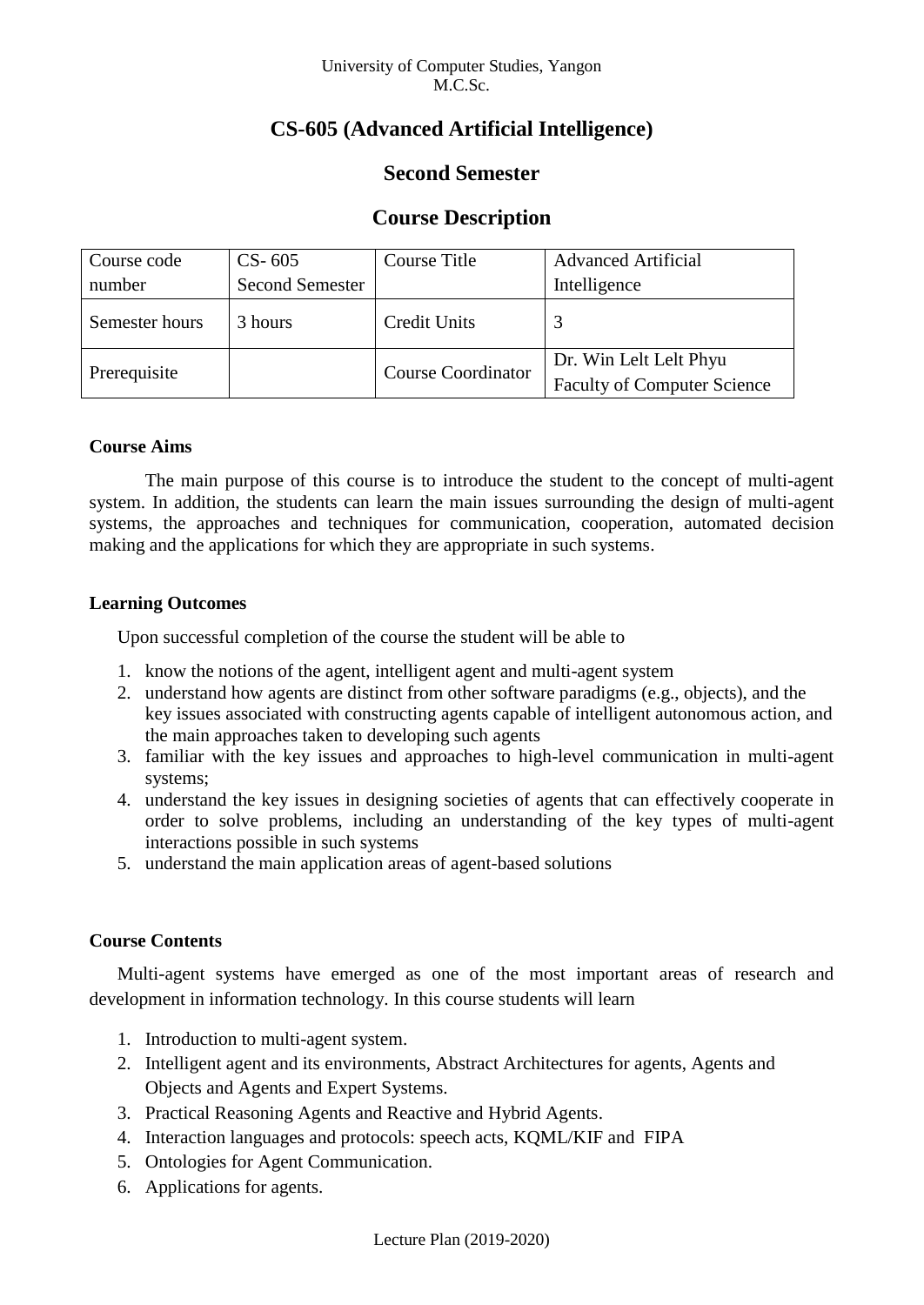#### University of Computer Studies, Yangon M.C.Sc.

# **Course Organization**

The expected learning outcomes for the course will be assessed through six forms of activity:

- 1. Attending the lectures
- 2. Preparing for and participating in the recitations.
- 3. Assignments/ Tutorials
- 4. Reading the text/ Presentation
- 5. Quiz/ Moodle Test
- 6. Exams

## **Reference Materials:**

1. An Introduction to Multi-agent Systems by Michael Wooldridge

### **Exam Assessment**

| Exam Paper          | 50% |
|---------------------|-----|
| Tutorials           | 10% |
| Class participation | 10% |
| Quiz / Moodle Test  | 10% |
| Assignment          | 10% |
| Presentation        | 10% |

### Lecture Plan

### **CS-605 : Advanced Artificial Intelligence Second Semester Periods : 45 Periods for 15 weeks (50 minutes for 1 period)**

| I CLIVUS       |                                                  |           |                |                            |  |  |  |
|----------------|--------------------------------------------------|-----------|----------------|----------------------------|--|--|--|
| N <sub>0</sub> | <b>Chapter</b>                                   | Page      | <b>Period</b>  | <b>Detail Lecture Plan</b> |  |  |  |
| 1.             | <b>Chapter 1</b>                                 |           | $\overline{2}$ |                            |  |  |  |
|                | <b>Introduction</b>                              |           |                |                            |  |  |  |
|                | 1.2 The vision thing                             | $5 - 7$   |                | General                    |  |  |  |
|                | 1.2 Some views of the Field                      | $7 - 8$   |                | General                    |  |  |  |
|                | 1.3 Objections to multi-agent System             | $8 - 11$  |                | General                    |  |  |  |
| 2.             | <b>Chapter 2</b>                                 |           | 10             |                            |  |  |  |
|                | <b>Intelligent Agents</b>                        |           |                |                            |  |  |  |
|                | 2.1 Environments                                 | $17 - 23$ |                | General                    |  |  |  |
|                | 2.2 Intelligent Agents                           | $23 - 25$ |                | Detail                     |  |  |  |
|                | 2.3 Agents and Objects                           | $25 - 27$ |                | Detail                     |  |  |  |
|                | 2.4 Agents and Expert Systems                    | 27-28     |                | Detail                     |  |  |  |
|                | 2.5 Agent s and Intentional System               |           |                | Detail                     |  |  |  |
|                | 2.6 Abstract Architectures for Intelligent Agent | 28-29     |                | Detail                     |  |  |  |
|                | 2.7 How to tell an agent What to do?             | 29-31     |                | General                    |  |  |  |
|                | 2.8 Synthesizing Agents                          |           |                |                            |  |  |  |
| 3.             | <b>Chapter 4</b>                                 |           | 10             | Detail                     |  |  |  |
|                | <b>Practical Reasoning Agents</b>                |           |                |                            |  |  |  |
|                | 4.1 Practical Reasoning Equals Deliberation      | 65-70     |                | Detail                     |  |  |  |
|                | Plus Means-Ends Reasoning                        |           |                |                            |  |  |  |
|                | 4.2 Means- Ends Reasoning                        | 70-75     |                | Detail                     |  |  |  |
|                | 4.3 Implementing a Practical Reasoning Agents    | 75-80     |                | Detail                     |  |  |  |